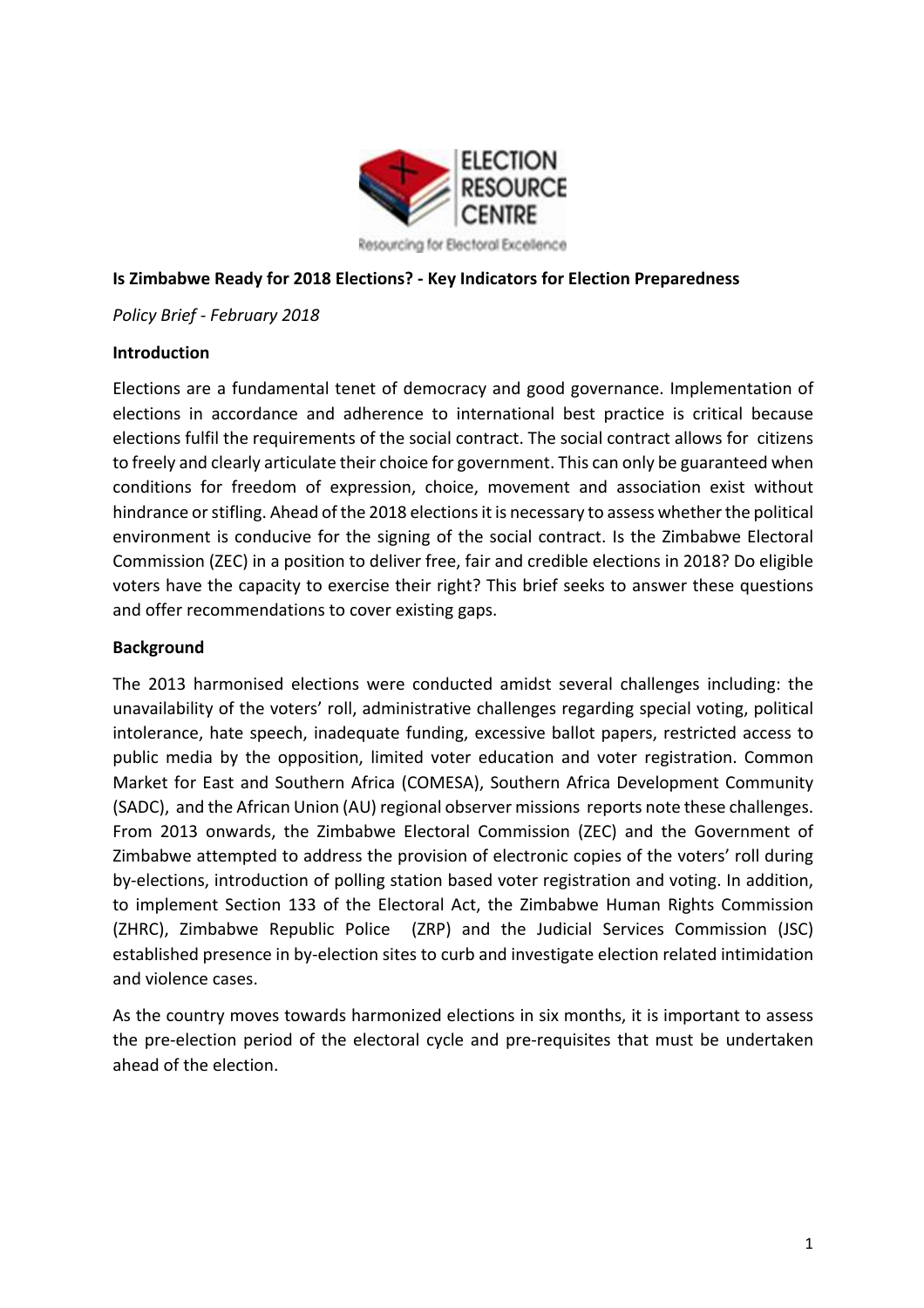## **Conditions for Free, Fair and Credible Elections?**

Electoral reform processes require holistic implementation for establishment of necessary conditions. The environmental, legislative and administrative frameworks should be addressed to promote credible electoral processes.

### **Outstanding Reform Issues**

| <b>Issue</b>                                                     | οf<br><b>State</b> | Tentative deadline |
|------------------------------------------------------------------|--------------------|--------------------|
|                                                                  | preparedness       | for reform         |
| <b>Alignment of laws</b>                                         | Low                | <b>March 2018</b>  |
| $\rightarrow$ Independence of ZEC                                |                    |                    |
| $\rightarrow$ Right to vote for all Zimbabweans (diaspora,       |                    |                    |
| prisoners and the hospitalised)                                  |                    |                    |
| $\rightarrow$ voter education to include other stakeholders      |                    |                    |
| $\rightarrow$ Establishment of the Electoral Court               |                    |                    |
| <b>Political environment</b>                                     | Low                | April 2018         |
| $\rightarrow$ Role of traditional leaders in electoral           |                    |                    |
| processes                                                        |                    |                    |
| $\rightarrow$ Equal access to media                              |                    |                    |
| $\rightarrow$ Role of security sector in electoral processes     |                    |                    |
| $\rightarrow$ Implementation of Section 133 of Electoral Act     |                    |                    |
| <b>Administration</b>                                            | Low                | <b>March 2018</b>  |
| $\rightarrow$ Operational plan $\rightarrow$ Human and financial |                    |                    |
| resources (recruitment, training, budgeting)                     |                    |                    |
| $\rightarrow$ Corporate governance                               |                    |                    |
| $\rightarrow$ Ballot<br>results<br>printing, procurement,        |                    |                    |
| transmission procedures                                          |                    |                    |
| $\rightarrow$ Stakeholder acceptance and consultation            |                    |                    |
| $\rightarrow$ Regulations for voters' roll inspection and        |                    |                    |
| polling                                                          |                    |                    |
| <b>Preparedness for elections</b>                                | Low                | <b>June 2018</b>   |

### **Outstanding issues narrative**

### 1. The Legislative Framework

The legal framework relates to legislation and policy that governs the electoral framework. This includes the Constitution of Zimbabwe, the Electoral Act and other legislation on the administration of electoral processes. The legislative framework must provide clear guidelines on the conduct of elections. In addition, the legislative framework should be aligned and admissible in the courts of law. The law must allow for the exercise of bill of rights without conflict. 

The European Court for Human Rights( ECtHR) Guidelines for Reviewing a Legal Framework for Elections, 2013 state that key electoral law provisions, such as those related to candidacy and mandate allocation, "must be circumscribed, with sufficient precision, by the provisions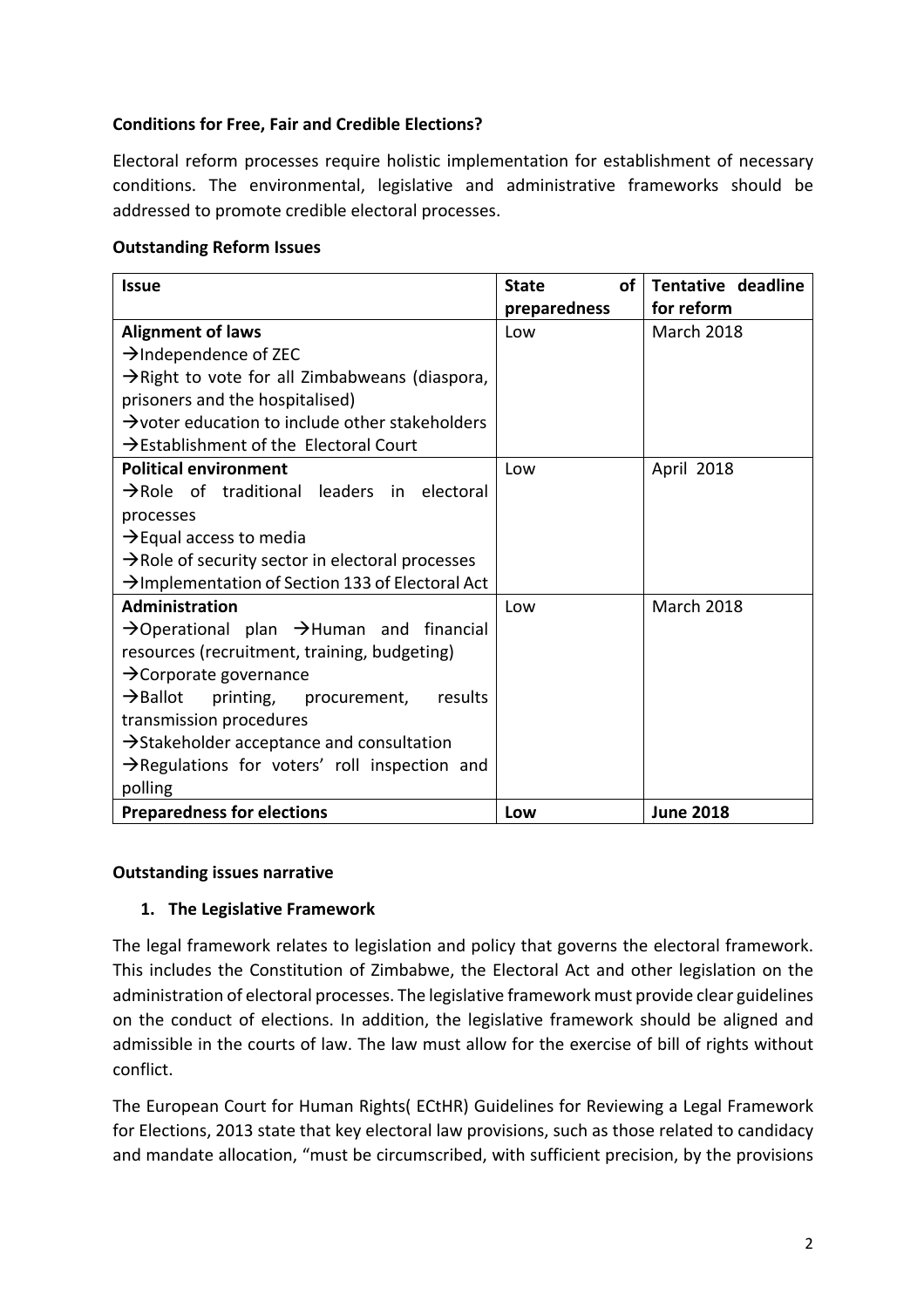of domestic law" in order "to guarantee a fair and objective decision and prevent any abuse of power on the part of the relevant [state] authority." $1$ 

## Laws pending Alignment or Reform

- 1. Enabling law on diaspora vote Section 67 of the Constitution of Zimbabwe provides the right to vote to all Zimbabweans regardless of their location.
- 2. Law on the enforceability of the Code of Conduct for Political Parties and Candidates.
- 3. Law on the role of traditional leaders in electoral processes and governance.
- 4. Law on voter education that allows for continuous voter education and civic education by ZEC and other stakeholders.
- 5. Laws inhibiting ZEC independence, i.e., Section 192(6), 9, 12.
- 6. Laws on access to justice through the Electoral Court, Section 160 of the Electoral Act. Section 183 of the Constitution of Zimbabwe demands the court to be an independent court.

# **2.** The environmental framework

The political environment refers to a conducive operating space for the Election Management Body (EMB), political parties, candidates and citizens in general. The political environment should guarantee fundamental freedoms, intimidation and violence should be absent.

### **The state-society relations**

Freedom of movement is essential to cultivating a neutral political environment. The November 2017 military intervention in Zimbabwe has created questions on whether freedom of movement and association can be guaranteed. State-society relations continue to be complicated and filled with uncertainty. The presence of the military in civilian life limits the freedoms of citizens. The State has not guaranteed citizens that the military will refrain from interfering in civilian affairs before, during and after the harmonised elections. As a result, political environment for free, fair and credible elections is compromised.

### **Equal Access to Media**

An independent, impartial media that affords equal access to all political parties and candidates is necessary for a free and fair election. Six months before the anticipated election, the state media continues to show bias on behalf of the ruling party.

# **Curb intimidation of citizens by traditional leaders**

Traditional leaders are the governing authorities in rural communities. However, traditional leaders have abused their authority and reports of intimidation have been recorded. ZEC, the Zimbabwe Human Rights Commission and Zimbabwe Republic Police have taken little action to curb the intimidation. Chapter 15 of the Constitution of Zimbabwe states that Chiefs should not be involved in political affairs or operate in a partisan manner.

<sup>&</sup>lt;u> 1989 - Johann Stein, fransk politiker (d. 1989)</u>  $^1$  Guidelines for Reviewing a Legal Framework for Elections, 2013, http://www.osce.org/odihr/elections/104573?download=true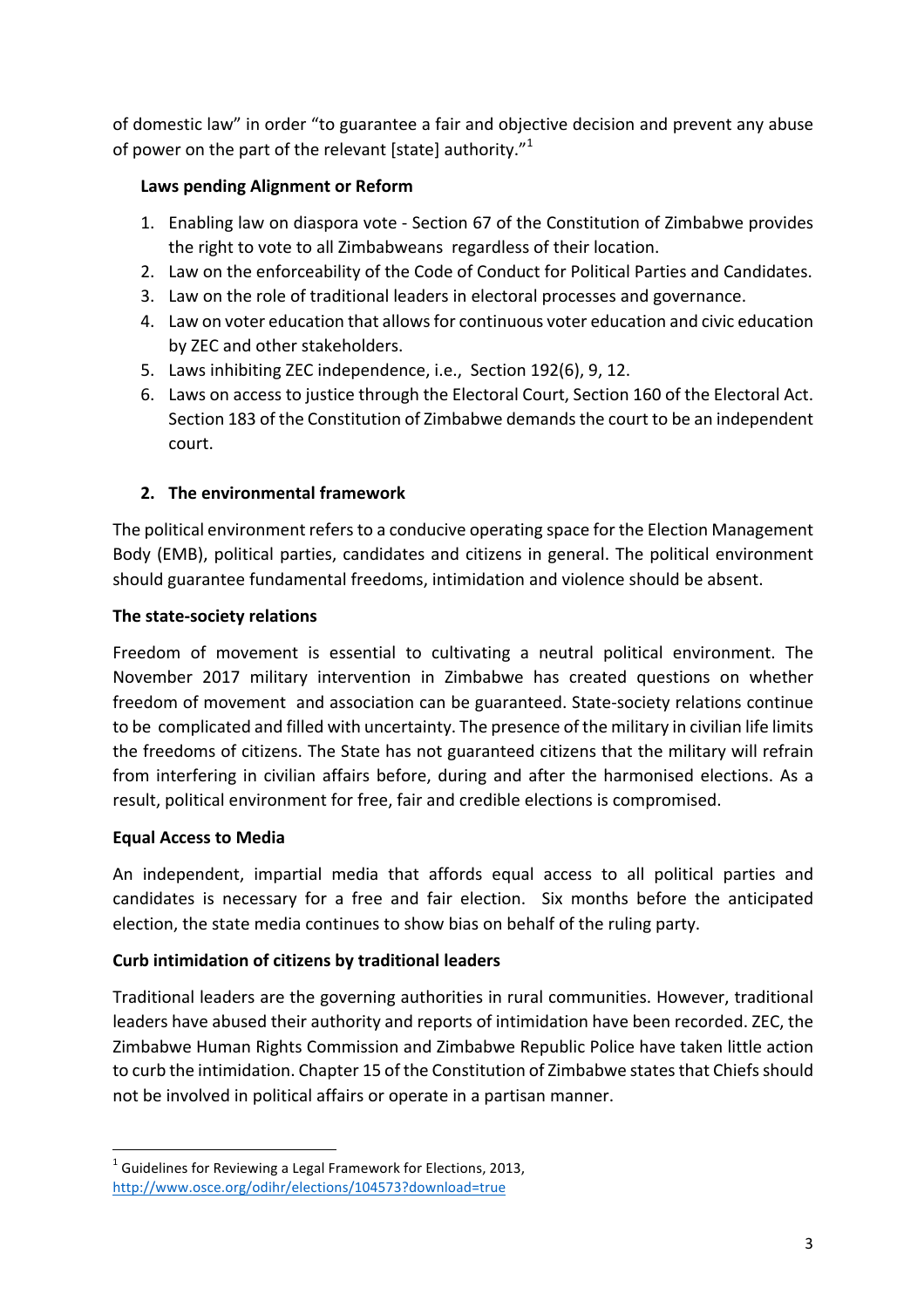### **3. The administrative framework**

### **State of preparedness - interrogating the actual versus the target**

ZEC has a 5 year strategic plan which details objectives, targets, gaps and opportunities. ZEC's strategic plan (2016-2020 notes several objectives, including;

- $\checkmark$  To move from 20% to 80% of fully resourced offices (staff, vehicles, equipment and housing) by 2020;
- $\checkmark$  To move from 30% to 60% mobilisation of financial resources requirements by 2020;
- $\checkmark$  To be 100% compliant to the cooperate governance framework by 2020;
- $\checkmark$  To increase stakeholder acceptance level by 35% by December 2020;
- $\checkmark$  To move from 50% to75% compliance in all electoral processes by 2020; and,
- $\checkmark$  To advocate for the adoption of at least 50% legislative reforms by December 2020.

As the 2018 elections approach, questions arise regarding the extent to which ZEC has achieved the objectives defined in the strategic plan. ZEC has failed to adequately plan for factors influencing the electoral environmental. Section 155(1) mandates the State to ensure elections are peaceful, free and fair. To this end, ZEC must create and advocate for a conducive electoral environment. Fundamentally, ZEC must establish benchmarks for peaceful elections which will assist in holding the state accountable.

| <b>Strategic Plan</b> | <b>Progress and Gaps</b>                                                               |  |
|-----------------------|----------------------------------------------------------------------------------------|--|
| <b>Human</b><br>and   | ZEC recruited permanent staff for all districts and the                                |  |
| financial             | headquarters including some key positions. ZEC recruited for the                       |  |
| resources             | Directors of Voter Education and Voter Registration, Chief                             |  |
|                       | Elections Officer and Provincial and District Election Officers.                       |  |
|                       | ZEC also recruited voter registration and voter education staff on                     |  |
|                       | a temporary basis for the duration of the implementation of BVR.                       |  |
|                       | ZEC continues to be supported financially by the Government of                         |  |
|                       | Zimbabwe mainly. In 2017, ZEC attracted support from UNDP,                             |  |
|                       | IFES and EISA among others, for technical assistance and                               |  |
|                       | procurement.                                                                           |  |
|                       | Government has budgeted 132.2 million USD for the 2018<br>$\bullet$                    |  |
|                       | harmonised elections. However, ZEC had budgeted for 274                                |  |
|                       | million for the elections in 2018.                                                     |  |
| Corporate             | Procurement, including that of BVR kits and AFIS, is conducted                         |  |
| governance            | by the state procurement board. This may compromise ZEC                                |  |
|                       | independence and effectively corporate governance.                                     |  |
| <b>Stakeholder</b>    | Stakeholder acceptance continues to grow. ZEC established                              |  |
| acceptance            | platforms for engagement with political parties, civil society                         |  |
|                       | organisations and media to consult on electoral processes. Due                         |  |
|                       |                                                                                        |  |
|                       | to the platforms being initiated and led by ZEC, there was limited<br>demand<br>driven |  |
|                       | consultation and stakeholder<br>buy<br>in.                                             |  |
|                       | Consequently, the platforms were halted due to challenges                              |  |
|                       | consulting political parties.                                                          |  |